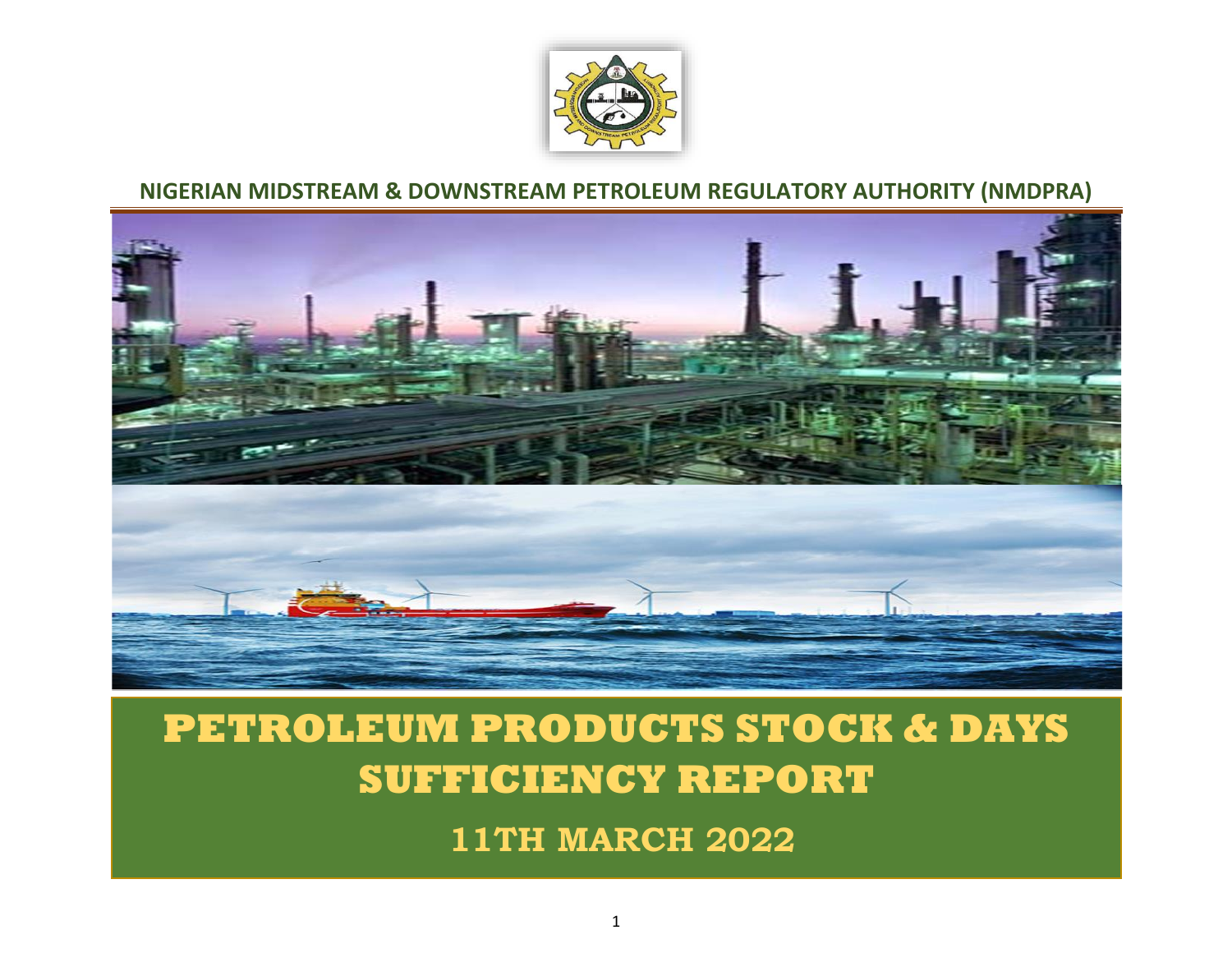

## **NIGERIAN MIDSTREAM & DOWNSTREAM PETROLEUM REGULATORY AUTHORITY (NMDPRA)**

| $\mathbf{1}$<br><b>PETROLEUM PRODUCTS STOCK &amp; DAYS SUFFICIENCY DATA</b>                                                                       |               |                |             |             |                | 3/11/2022      |                 |  |  |
|---------------------------------------------------------------------------------------------------------------------------------------------------|---------------|----------------|-------------|-------------|----------------|----------------|-----------------|--|--|
|                                                                                                                                                   | <b>PMS</b>    | <b>HHK</b>     | <b>AGO</b>  | <b>ATK</b>  | <b>LPFO</b>    | <b>BITUMEN</b> | <b>BASE OIL</b> |  |  |
| <b>LAND BASED</b><br>STOCK(LTRS) = CLOSING<br><b>STOCK + DEAD STOCK</b>                                                                           | 596,372,391   | 11,984,547     | 242,825,821 | 69,350,928  | 83,006,022     | 10,098,870     | 54,275,940      |  |  |
| <b>MARINE STOCK (LTRS) =</b><br>AT BERTH+OFFSHORE                                                                                                 | 1,139,243,594 | $\blacksquare$ | 81,392,272  | 57,969,195  | $\blacksquare$ | 5,846,658      |                 |  |  |
| <b>TOTAL STOCK (LTRS)</b>                                                                                                                         | 1,735,615,985 | 11,984,547     | 324,218,093 | 127,320,123 | 83,006,022     | 15,945,528     | 54,275,940      |  |  |
|                                                                                                                                                   |               |                |             |             |                |                |                 |  |  |
| <b>LAND BASED STOCK</b><br>$(DAYS) =$<br><b>OPS + DEAD STOCK</b>                                                                                  | 10.65         | 16.20          | 17.34       | 23.12       | 296.45         | 37.40          | 146.69          |  |  |
| <b>MARINE STOCK (DAYS) =</b><br>AT BERTH+OFFSHORE                                                                                                 | 20.34         | 0.00           | 5.81        | 19.32       | 0.00           | 21.65          | 0.00            |  |  |
| <b>TOTAL STOCK (DAYS)</b>                                                                                                                         | 30.99         | 16.20          | 23.16       | 42.44       | 296.45         | 59.06          | 146.69          |  |  |
| * NOTE: National Average Daily Evacuation/Truck-out figures are as follows:                                                                       |               |                |             |             |                |                |                 |  |  |
| PMS: 56Mltrs/day; AGO: 14Mltrs/day, DPK/HHK: 0.74Mltrs/day, ATK: 3Mltrs/day, LPFO: 0.28Mltrs/day, Base Oil: 0.37Mltrs/day, Bitumen: 0.27Mltrs/day |               |                |             |             |                |                |                 |  |  |